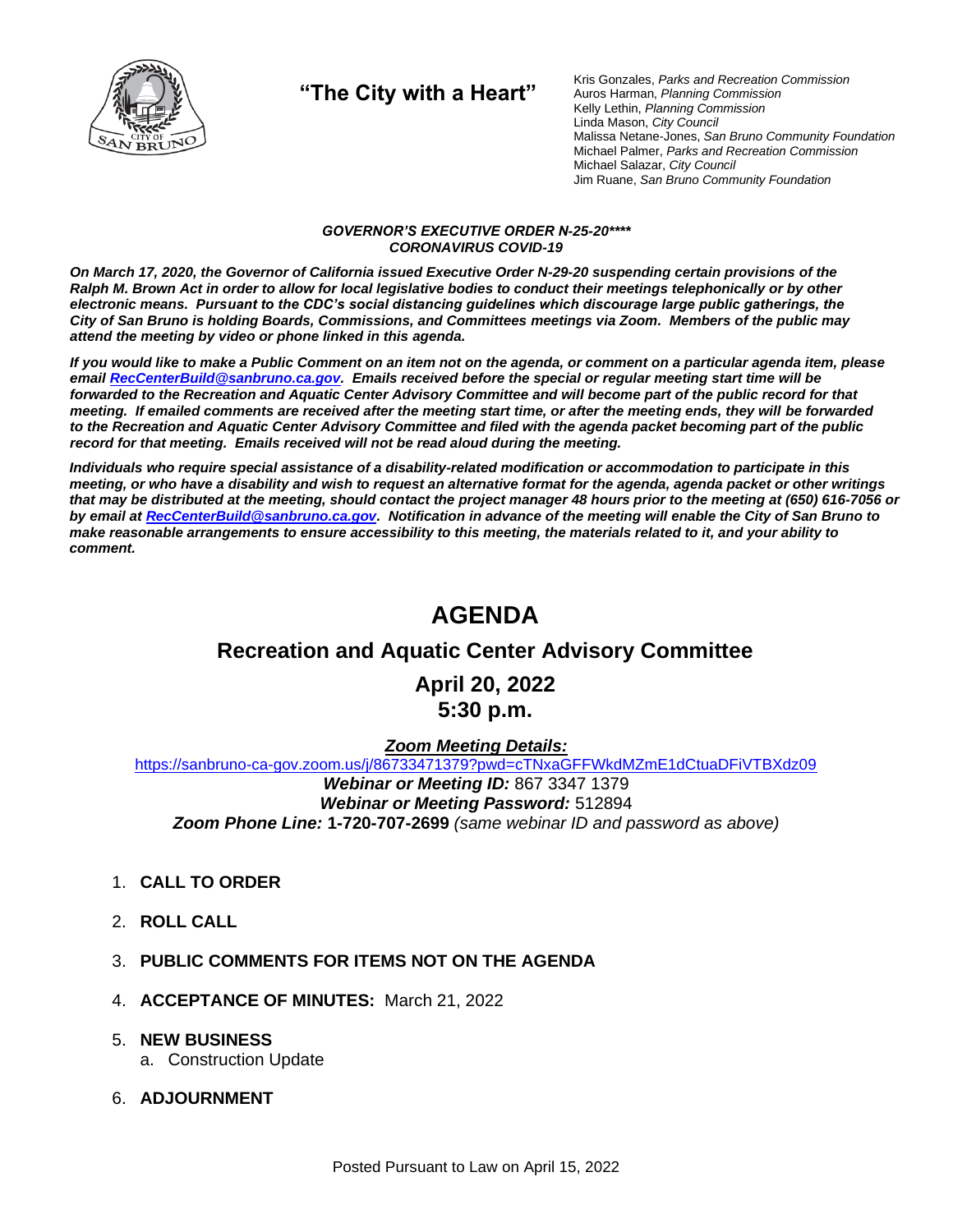

**"The City with a Heart"**

Kris Gonzales, *Parks and Recreation Commission* Auros Harman, *Planning Commission* Kelly Lethin, *Planning Commission* Linda Mason, *City Council* Malissa Netane-Jones, *San Bruno Community Foundation* Michael Palmer, *Parks and Recreation Commission* Michael Salazar, *City Council* Jim Ruane, *San Bruno Community Foundation*

# **MINUTES**

## **Recreation and Aquatic Center Advisory Committee**

### **March 21, 2022**

### **6:00 p.m.**

- 1. **CALL TO ORDER –** Michael Salazar called the meeting to order at 6:00 p.m.
- 2. **ROLL CALL –** Present: Kris Gonzales, Auros Harman (late), Kelly Lethin, Michael Palmer, Jim Ruane, and Michael Salazar. Excused: Linda Mason, Malissa Netane-Jones.
- 3. **PUBLIC COMMENTS FOR ITEMS NOT ON THE AGENDA –** None.
- 4. **ACCEPTANCE OF MINUTES –** The Committee accepted the minutes of the January 31, 2022 meeting. 5-0.

#### 5. **NEW BUSINESS**

a. Project Budget Update

**City Manager Jovan Grogan** stated that tonight's budget presentation would be more detailed than the high level one at the January  $31<sup>st</sup>$  meeting. He showed a time-lapse video of the project from September to the end of February.

**Director Ann Mottola** presented. She explained that the project budget by phase is made up of development, which includes planning and design, and implementation, which includes a small portion of design and all of construction. NEPA/CEQA runs through the whole project. She reviewed the budget that went to City Council on June 8, 2021 when the construction contract was awarded to Lathrop, the proposed amended budget that went to this committee and City Council last month, and the requested augmentation (reductions).

**Director Matt Lee** presented the project management timeline and explained the history of the project managers. He explained the differences between a project manager, the person responsible for the project from beginning to end, and a construction manager, the person that focuses on the actual construction project. He stated why the Park-in-Lieu Fund is not currently in the project funding. Staff is currently working through the funding and seeing how they can mitigate that. City Council's direction was to reach out to the SBCF to request allocation of additional funding. Other opportunities for funding are also being explored.

**Jim Ruane** stated that the SBCF is open to additional funding discussions, but they really need the contingency funds to be used first.

#### b. Construction Update

**Project Manager Rod Macaraeg** presented. He stated that it is estimated that 8.5% of the project is completed as of the end of February. The cut slope, shotcrete operation and prep, grading the next layer, drilling and setting nails, and pool backfill are completed to date through February 28, 2022. The soil nail shoring wall, the building site grading, and the start of the